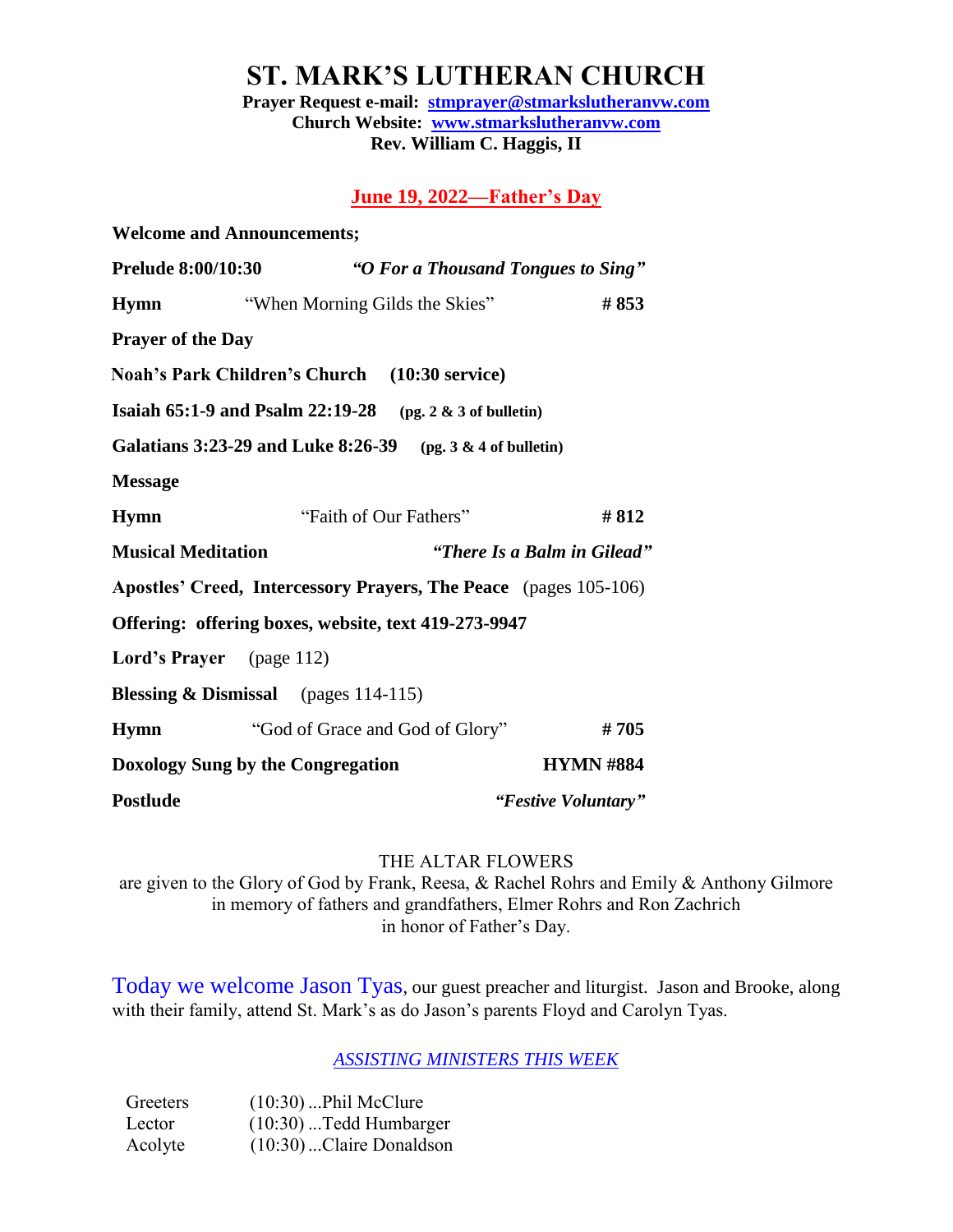## **SCRIPTURE READING**

#### Isaiah 65:1-9 Judgment and Salvation

**<sup>1</sup>**"I revealed myself to those who did not ask for me; I was found by those who did not seek me. To a nation that did not call on my name, I said, 'Here am I, here am I.' **<sup>2</sup>** All day long I have held out my hands to an obstinate people, who walk in ways not good, pursuing their own imaginations—**<sup>3</sup>** a people who continually provoke me to my very face, offering sacrifices in gardens and burning incense on altars of brick; <sup>4</sup> who sit among the graves and spend their nights keeping secret vigil; who eat the flesh of pigs, and whose pots hold broth of impure meat; **<sup>5</sup>** who say, 'Keep away; don't come near me, for I am too sacred for you!' Such people are smoke in my nostrils, a fire that keeps burning all day. **<sup>6</sup>** "See, it stands written before me: I will not keep silent but will pay back in full; I will pay it back into their laps—**<sup>7</sup>** both your sins and the sins of your ancestors," says the LORD. "Because they burned sacrifices on the mountains and defied me on the hills, I will measure into their laps the full payment for their former deeds." **<sup>8</sup>** This is what the LORD says: "As when juice is still found in a cluster of grapes and people say, 'Don't destroy it, there is still a blessing in it,' so will I do in behalf of my servants; I will not destroy them all. **<sup>9</sup>** I will bring forth descendants from Jacob, and from Judah those who will possess my mountains; my chosen people will inherit them, and there will my servants live.

### Psalm 22:19-28

- R: But you, LORD, do not be far from me. You are my strength; come quickly to help me.
- **C: Deliver me from the sword, my precious life from the power of the dogs.**
- R: Rescue me from the mouth of the lions; save me from the horns of the wild oxen.
- **C: I will declare your name to my people; in the assembly I will praise you.**
- R: You who fear the LORD, praise him! All you descendants of Jacob, honor him! Revere him, all you descendants of Israel!
- **C: For he has not despised or scorned the suffering of the afflicted one; he has not hidden his face from him but has listened to his cry for help.**
- R: From you comes the theme of my praise in the great assembly; before those who fear you I will fulfill my vows.
- **C: The poor will eat and be satisfied; those who seek the LORD will praise him may your hearts live forever!**
- R: All the ends of the earth will remember and turn to the LORD, and all the families of the nations will bow down before him,

**C: for dominion belongs to the LORD and he rules over the nations.**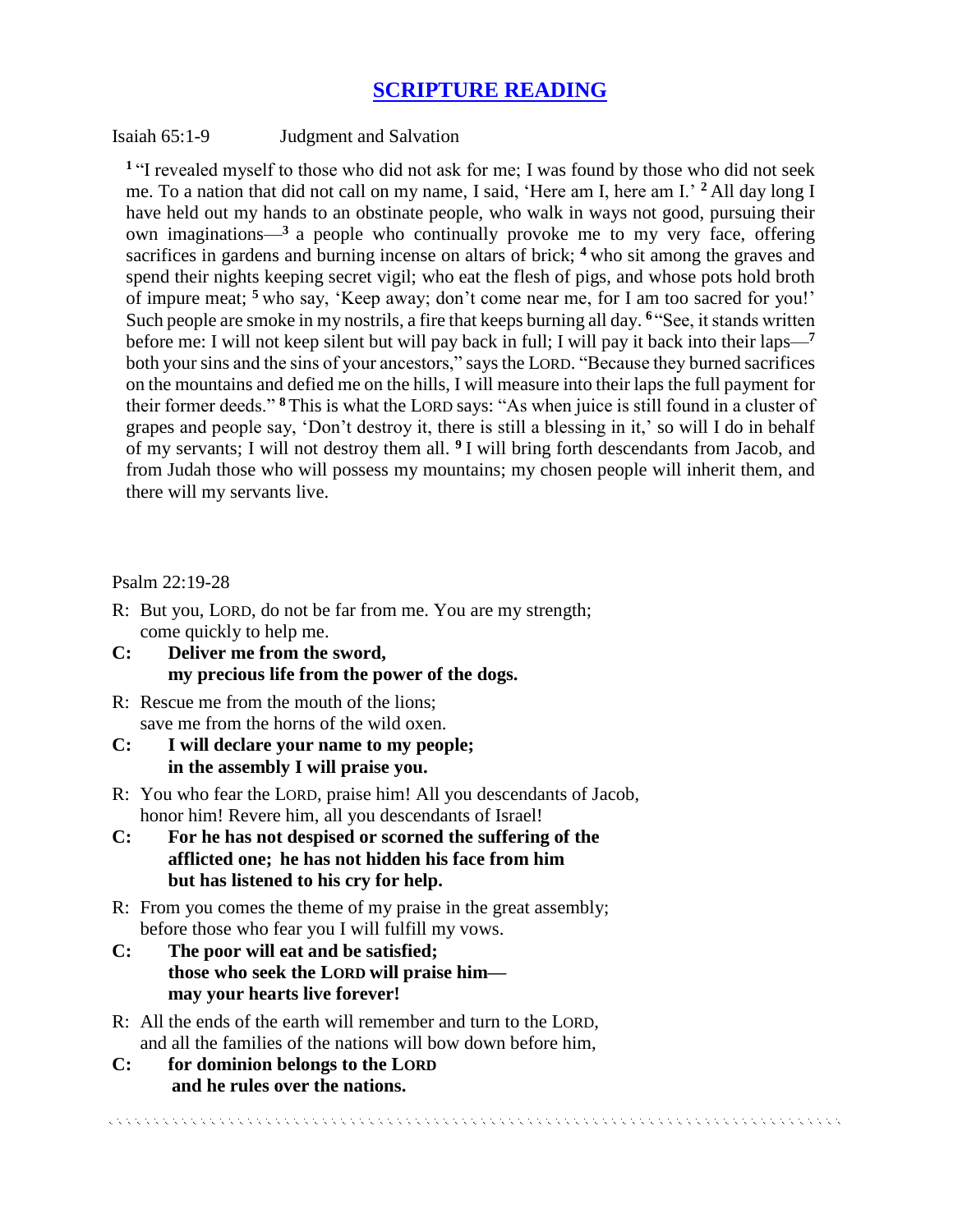Galatians 3:23-29 Children of God

**<sup>23</sup>**Before the coming of this faith, we were held in custody under the law, locked up until the faith that was to come would be revealed. **<sup>24</sup>** So the law was our guardian until Christ came that we might be justified by faith. **<sup>25</sup>** Now that this faith has come, we are no longer under a guardian. **<sup>26</sup>** So in Christ Jesus you are all children of God through faith, **<sup>27</sup>** for all of you who were baptized into Christ have clothed yourselves with Christ. **<sup>28</sup>** There is neither Jew nor Gentile, neither slave nor free, nor is there male and female, for you are all one in Christ Jesus. **<sup>29</sup>** If you belong to Christ, then you are Abraham's seed, and heirs according to the promise.

**~~~~~~~~~~~~~~~~~~~~~~~~~~~~~~~~~~~~~~~**

**R: The word of the Lord. C: Thanks be to God.** 

#### **Gospel Acclamation (10:30 service)**

Alleluia, alleluia, alleluia, alleluia. Lord, to whom shall we go? You have the words of eternal life. Alleluia, alleluia, alleluia, alleluia.

P: The Good news…..

**C: Glory To you O Lord!**

### Luke 8:26-39 Jesus Restores a Demon-Possessed Man

**<sup>26</sup>**They sailed to the region of the Gerasenes, which is across the lake from Galilee. **<sup>27</sup>**When Jesus stepped ashore, he was met by a demon-possessed man from the town. For a long time this man had not worn clothes or lived in a house, but had lived in the tombs. **<sup>28</sup>**When he saw Jesus, he cried out and fell at his feet, shouting at the top of his voice, "What do you want with me, Jesus, Son of the Most High God? I beg you, don't torture me!"<sup>29</sup> For Jesus had commanded the impure spirit to come out of the man. Many times it had seized him, and though he was chained hand and foot and kept under guard, he had broken his chains and had been driven by the demon into solitary places. **<sup>30</sup>**Jesus asked him, "What is your name?" "Legion," he replied, because many demons had gone into him. <sup>31</sup> And they begged Jesus repeatedly not to order them to go into the Abyss. **<sup>32</sup>**A large herd of pigs was feeding there on the hillside. The demons begged Jesus to let them go into the pigs, and he gave them permission. **<sup>33</sup>**When the demons came out of the man, they went into the pigs, and the herd rushed down the steep bank into the lake and was drowned. **<sup>34</sup>**When those tending the pigs saw what had happened, they ran off and reported this in the town and countryside, **<sup>35</sup>**and the people went out to see what had happened. When they came to Jesus, they found the man from whom the demons had gone out, sitting at Jesus' feet, dressed and in his right mind; and they were afraid. **<sup>36</sup>**Those who had seen it told the people how the demon-possessed man had been cured. **<sup>37</sup>** Then all the people of the region of the Gerasenes asked Jesus to leave them, because they were overcome with fear. So he got into the boat and left. **<sup>38</sup>** The man from whom the demons had gone out begged to go with him, but Jesus sent him away, saying, **<sup>39</sup>** "Return home and tell how much God has done for you." So the man went away and told all over town how much Jesus had done for him.

- **P: Word of God. Word of life.**
- **C: Praise to you, O Christ.**

## **ANNOUNCEMENTS**

*Our sympathy to Denny Wagonrod on the passing of his brother, Richard Wagonrod on June 7, 2022.*